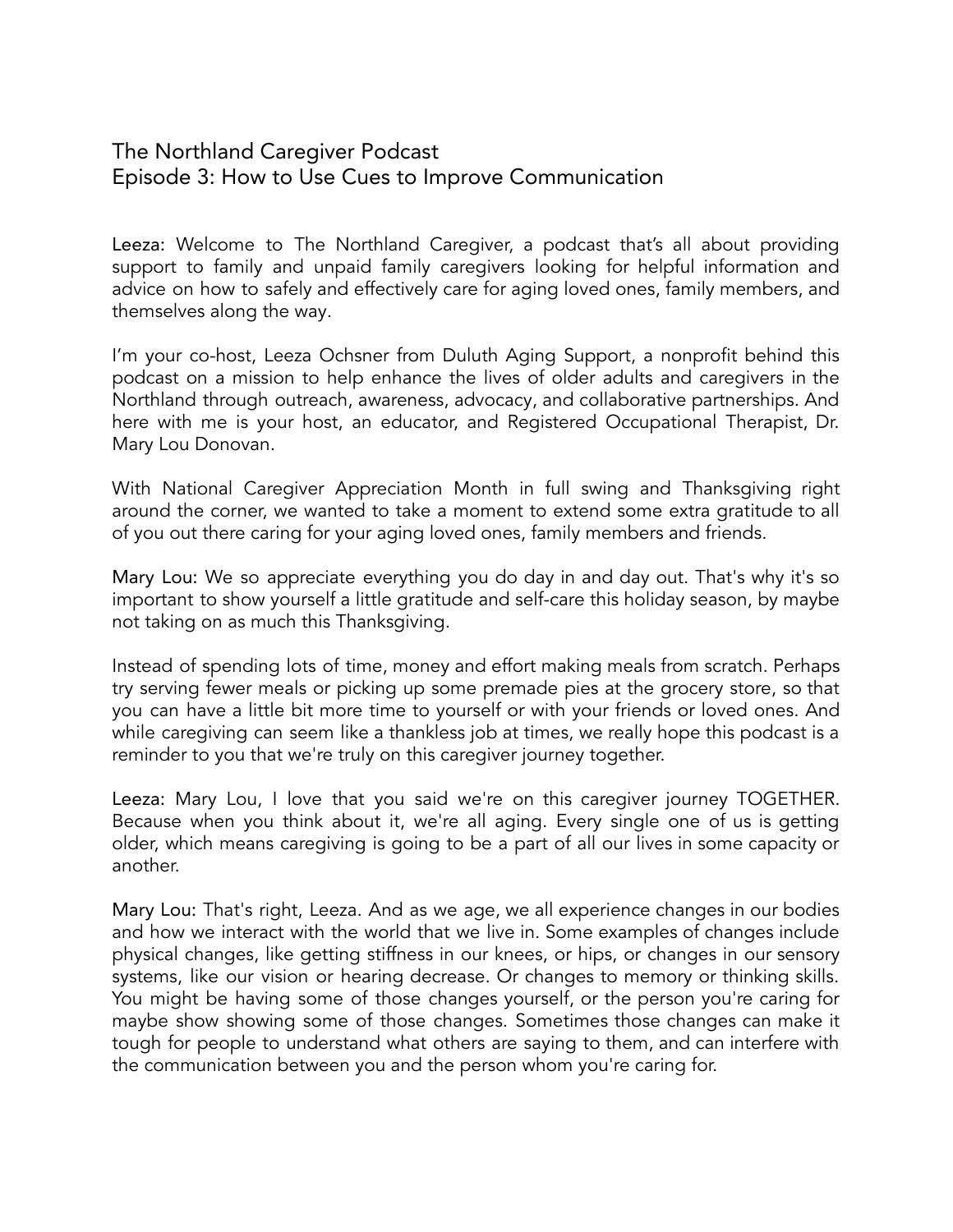Leeza: And that's why the focus of today's episode is all about how to modify the way we communicate with others as changes occur in order to improve the likelihood of your message being understood.

Mary Lou: Successful communication makes life way better for you as the caregiver and the person receiving care.

Leeza: So, speaking of successful communication, what does this look like Mary Lou?

Mary Lou: Well, successful communication is about sending and receiving messages in a way that the other person understands.

When we communicate, most of us use spoken or written words when we want to have a conversation, get something we need or give directions to someone else. Sometimes we might use gestures like pointing or giving a thumbs up. Much of what we have to say though, comes across in unspoken or nonverbal ways, like our facial expressions, or the way we're standing or the tone of our voice.

We give out messages and we look to see if the person understood that message. If the person we're trying to communicate with seems to not understand the message, we try to change something up about the words or our facial expressions or our posture. Because at the end of the day, we want other people to understand our messages. And likewise, we want to understand their messages.

As we move into our later years, and we're talking to a person with hearing loss, we learn to modify how loud we talked to them or speak towards the ear that has a better ability to hear. We're still talking with our usual sentences, but we may have to repeat a word or two.

Leeza: That makes sense. I mean, I can't even imagine how much more challenging communication became for so many individuals with hearing loss and their caregivers during Covid with things like masks and social distancing in place.

Mary Lou: Covid has made it particularly difficult for people with hearing loss to understand verbal information due to that mask wearing. So, that's why it's important to make sure the person you're talking to has their glasses and hearing aids that are working in place and to try to talk to them so they can see your face and your body language if possible. When wearing masks, we look at each other's eyes with so much more attention and they can tell us so much. It may also be helpful to have a notebook and a marker handy so you can write simple notes to help the person understand what you're trying to say.

As we experience visual loss with aging, we might start to wear glasses or use a magnifier because impaired vision may not cause us to not understand written directions or pictures. And when a person has decreased cognitive or memory abilities,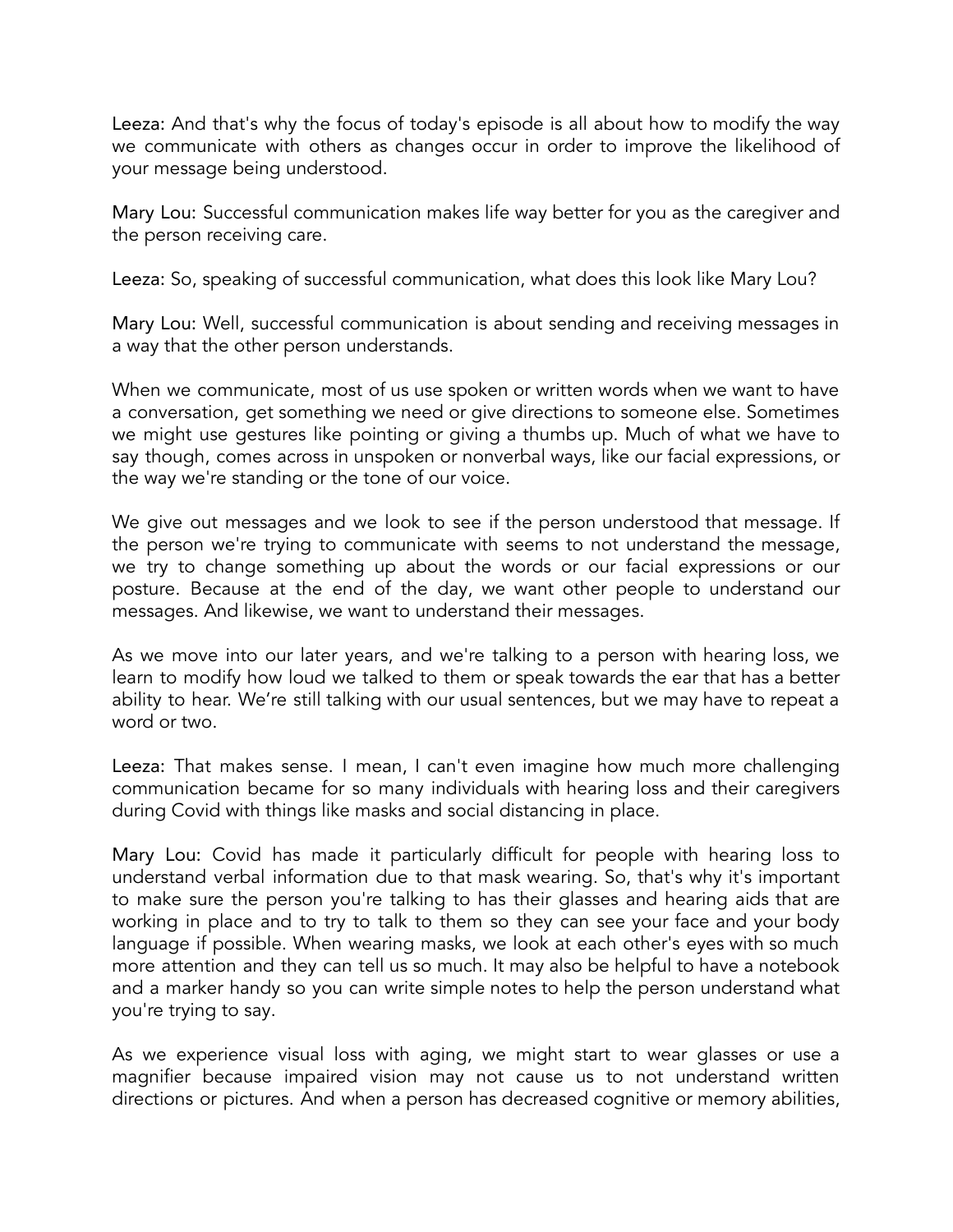the words they hear or things they see might not make sense to them. And if you add in decreased vision and decreased hearing abilities, those messages can become even more confusing.

As a caregiver, you can be aware of those physical, sensory, and cognitive changes, and adjust the way you interact with the person who's receiving your care. However, it's important to note that awareness of a problem is only the start of helping a person receive the message we want them to understand. That's where knowing HOW to change up your cues, whether verbal, visual, auditory, or physical, is helpful.

Leeza: And what would be some examples of behaviors for each of the cues?

Mary Lou: Well, there are a continuum of communication approaches that we use. The first way you could give someone a cue is to tell it to them, so that that's really the highest-ranking order of cues, you might ask a question or give them a direction, you might have to slow down the delivery or use fewer words or different words to get your message across.

It's really important though to note that talking faster or louder doesn't usually help. You want your words to be more direct and eliminate any unnecessary words. You may feel like you're starting to sound like a general in the army. So, make sure you're really mindful of your tone. But the more direct your message, the more likely it will be to be understood.

Here's an example of using three levels of verbal cues to get someone to comb their hair. The first example is you saying you want to comb your hair before we go out to lunch with Mabel at that new restaurant downtown. So, in this message, you've used lots of words, making it easy for the person to focus on the restaurant, or on downtown, or whatever, instead of combing their hair. So, the second example is you saying comb your hair please, a much shorter and more direct message. And the third example is you same comb hair, that's a very specific and a very direct message with no additional extra words added in.

So, in the first example, your message to have the person comb their hair, will maybe get lost with all of the extra words you said to them. However, in the last two examples, the language is much more direct and to the point and thus, your message is more likely to be received and understood.

If the person didn't understand what you're saying to them, you could also give them visual cues. For some activities, you might be able to use words or pictures for the person to follow. You can have a list of simple steps perhaps, or the tasks the tasks that you want them to do written down. For example, you could have labels on drawers or cupboard doors to show where things are stored. There's a great website used by Occupational Therapists called seniors flourish, where you can find simple pictures, you can print to put on the outside of cupboard doors or drawers. It also has additional tips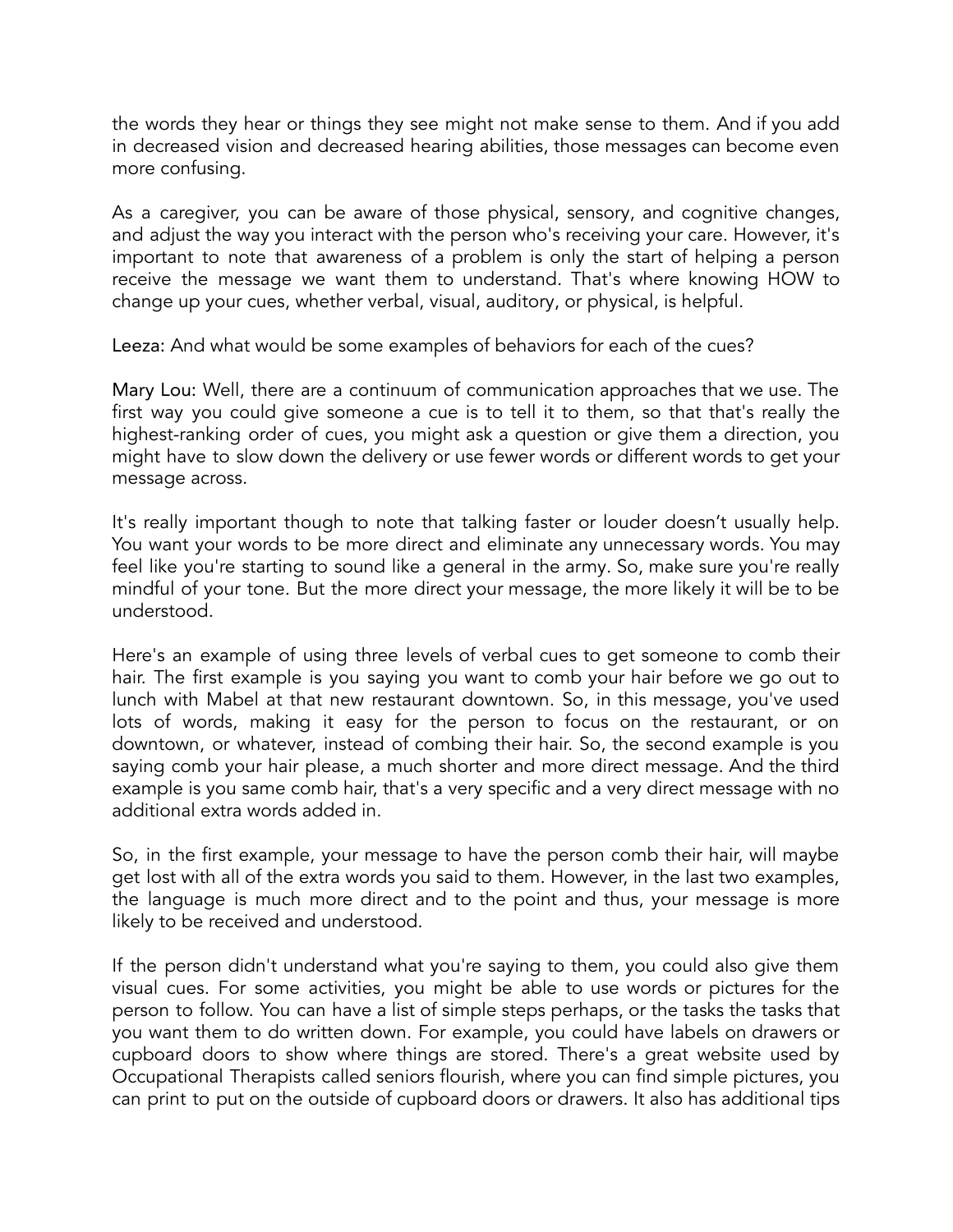you can use for visual cues for a person with cognitive loss. The information about this website will be available in the show notes.

Leeza: That sounds really helpful. But what if the person you're trying to communicate with has lost the ability to follow a series of steps like written or picture directions. Can you use other cues?

Mary Lou: Yes, and this may happen as a person's dementia progresses. So, you can use other visual cues like pointing at something or giving the person an item or actually modeling the direction on yourself. Using the previous example of hair combing to show you, you can provide progressive visual cues such as the written steps for combing hair, a picture of someone combing their hair or model, what it looks like to actually comb your hair on yourself.

And the third type of cue we can use is called an auditory cue. If the person did not understand the verbal or visual cues, then you may need to draw their attention to the test by helping them hear a sound. One way you can do this is to tap on or near the item you want them to use. This type of cue could be especially helpful for someone who has a decreased vision. So, using our hair combing example, with that auditory cue, you can tap by the comb or brush so they can hear where you want them to look. And they'll see the comb and then they might pick it up. Or you might want to tap on the corner or the table where the comb is located. You could do either one of those things to give the person an auditory cue.

The fourth type of cue we can use is a visit physical cue. So, with physical cues, you could be touching the person's elbow or their wrist or hand to remind them to use that hand to actually do the task. A person may need help either to start or stop a task and this is something that caregivers oftentimes don't know.

So, the key point is that the person's doing the task for themselves versus you doing it for them. And that's a big thing. So, I encourage you to let the person do as much for themselves as long as possible, as long as it's safe. So, you might have to start them with the hair calming. Or you might have to stop them with a hair combing. But they're doing the task for themselves. So that's an important thing to remember. The next way you can use a physical cue is to provide what we call hand over hand or physical assistance. To help with the task, the person might be able to do 90% of the work while you provide the other 10%. Are they able to do the task for short time, but you'll need to finish the job. Using our hair combing example, again, you can put the comb in the person's hand and touch the hand or wrist, they use to comb their hair, or you can put the brush or comb in their hand and move the hand actually up to the person's hair and begin combing. Oftentimes, that's enough so that the person is going to remember the task and continue doing it by themselves. Sometimes you might have to physically stop them, as I said before, or you might have to help them reposition the comb to a different part of the hair.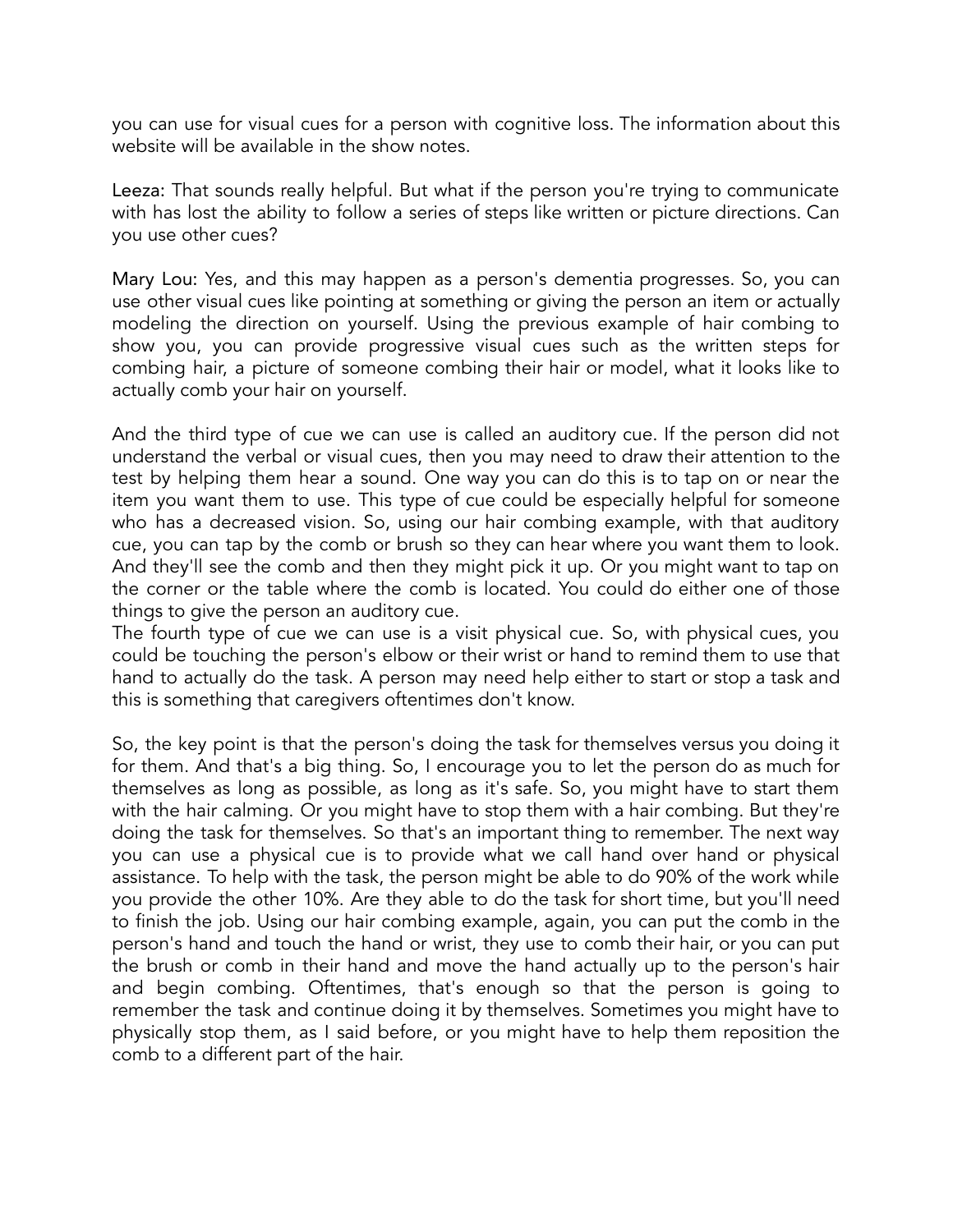Leeza: Thank you, Mary Lou, I especially love the part about caregivers letting the person do the task for themselves. What a valuable, important part. And what a great overview of ways to communicate with a person using all of the different types of cues.

Mary Lou: Well, and I'm going to follow up on what you said, we really don't often use just one kind of cue at a time. While each cue can be valuable on its own, we oftentimes use more than one type of cue at the same time. So, for example, you may point to the stove and say, don't forget to stir the soup on the stove. So, there you're using visual and verbal cues. You could also tap your toe on the threshold before a doorway to draw person's attention down to the bunk and model stepping over it while saying step over. So, that would be an example of auditory, visual, and verbal cues used together.

Leeza: Those multiple cues used together sound really helpful, especially when we think about communicating with someone that's used to relying on those verbal or auditory cues when you're both wearing a mask, for example with Covid.

Mary Lou: Absolutely. I reality, you know, we do this cue giving so automatically. But for caregivers, it's important that you become aware of the cues that you're giving to other people and to the person that you're caring for. And we hope the main takeaway from today's podcasts is that there are many ways we change as we age and all of us benefit from having information given to us in different ways. As a caregiver, you might find more success in communicating with the person you're caring for who has limitations by using different cueing approaches.

Leeza: If this is your first time listening, we always wrap up every episode by having Mary Lou answer a local caregiver's question. And this one has a lot to do with communication. One of our local caregivers is wondering, what is the best way to communicate with someone with dementia who is showing angry behaviors?

Mary Lou: Well, Leeza, this is a question I've heard so many times before. And, you know, a lot of times caregivers don't anticipate an outburst or some kind of negative behavior from the person that they're caring for. And so, it catches people off guard when they see those angry or complicated behaviors.

What I like to teach caregivers is a process they can use called the ABC method. And it's used in a lot of different settings where a person might be showing some kind of behavioral problems. So, the A in the ABC method starts for stands for antecedent, or what happened to the person directly before you saw the behavior that occurred. And the B stands for the behavior or what the specific behavior was that you really saw. And C stands for consequences or what happened directly after the behavior occurred.

So, the premise of the ABC method is that if you can determine what caused the behavior, or the antecedent, you may be able to change that antecedent, so they won't be creating the behavior and you'll get a better outcome or consequence. And that's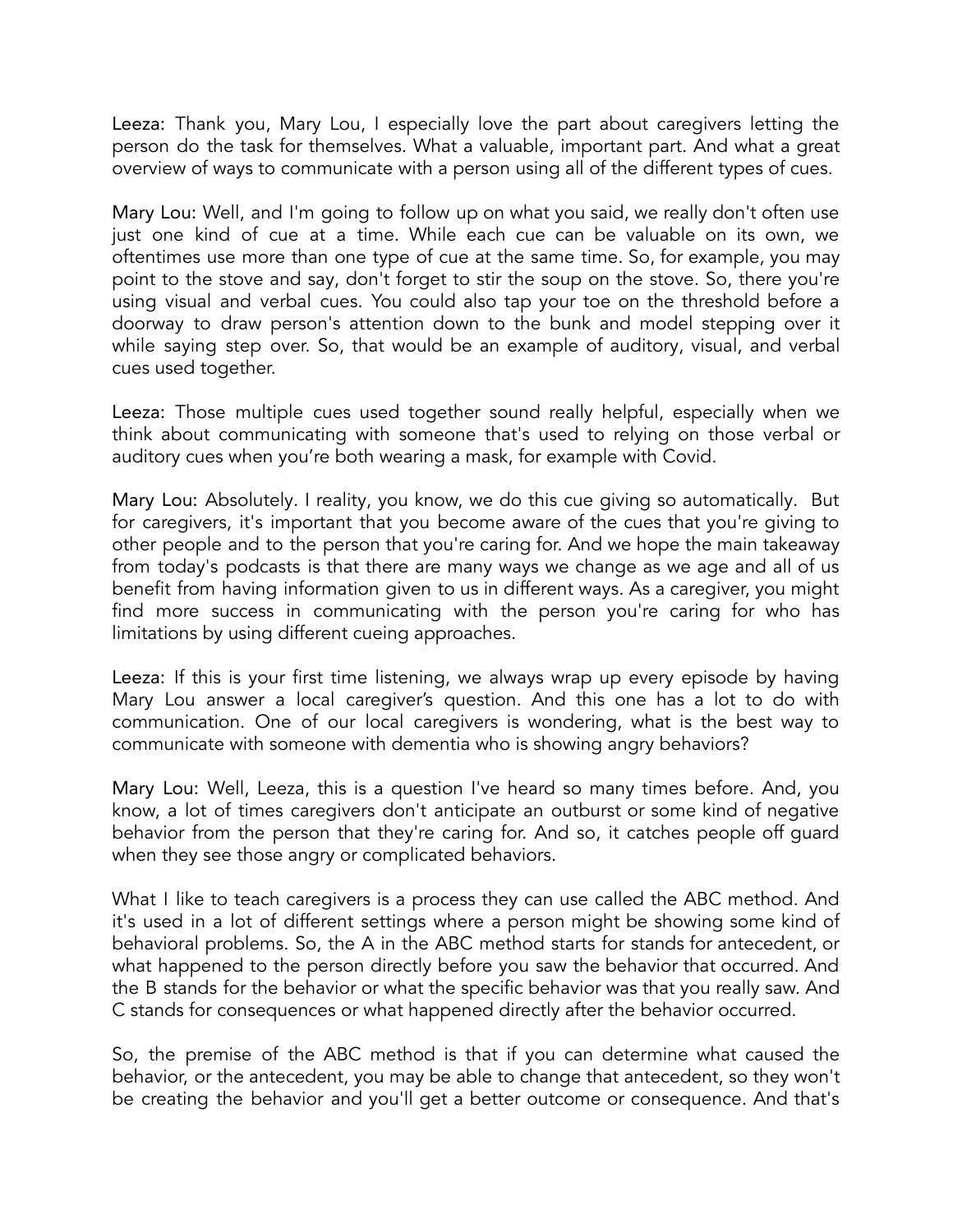an important thing for caregivers to understand…what's set off the behavior. Because if you can change that up, then you probably are going to be able to change up the consequence, that negative behavior that you don't want to see.

Since you just learned about all the different types of communication cues during this episode, from your observations, again, using the ABC method, you can figure out what that antecedent was that set off that person's behavior. So, here's an example: you tell your loved one that they have to get dressed quickly because you have to leave for their appointment in 15 minutes. In this example, that's the antecedent, the person reacts with anger because they feel like they're being rushed and pushed and hurried, so they won't get dressed, which is their behavior. Then the consequence might be, you're late for that appointment. So, in order to change a behavior like that, you may want to give the person what we call a countdown, where you announce the upcoming event an hour before, "Hey, we're going to be leaving in an hour, so you want to make sure you're getting dressed." And then at 45 minutes before you leave, "Okay, you got to get dressed, we're leaving at 45 minutes," And 30 minutes and 15 minutes, and so on. Do that countdown before it's time to leave to help give the person a sense of the amount of time that they have to get dressed. And hopefully, they can approach it with less stress.

However, sometimes the consequences of the behavior are rewarding for the person. That's another thing you have to watch for. Again, an example of this is a person constantly calling out, they want to get attention. And the attention that you give them for calling out is actually their reward. So, every time they do the behavior, you're giving them the reward, and people don't realize that. Instead, give that person something that they enjoy doing that occupies their attention. And hopefully that will diminish that calling out behavior. Know, though, that you might have to change up that enjoyable activity after time. So, we'll talk about various kinds of enjoyable activities to have on hand in another podcast. The ABC model can be a really effective way to understand challenging behaviors and develop suitable responses with a positive behavior plan for the person you're caring for.

Leeza: Thank you, Mary Lou, very helpful.

And if you have a caregiver related question that you would like us to answer during another episode of The Northland caregiver, you can submit your questions to [podcast@duluthagingsupport.org](mailto:podcast@duluthagingsupport.org) or you can also call us at 218-576-7123 and simply leave your question as a message on our voicemail.

You can also find other helpful resources on the Duluth Aging Support website. That's [www.duluthagingsupport.com/resources](http://www.duluthagingsupport.com/resources). Once you're on the resources page of the site, click on the caregiver support category to view all of the resources we have available. And as always, don't forget to subscribe to our podcast, The Northland Caregiver on Spotify and Apple podcast, or wherever you find your podcast. And check out our show notes for additional references mentioned throughout this episode.